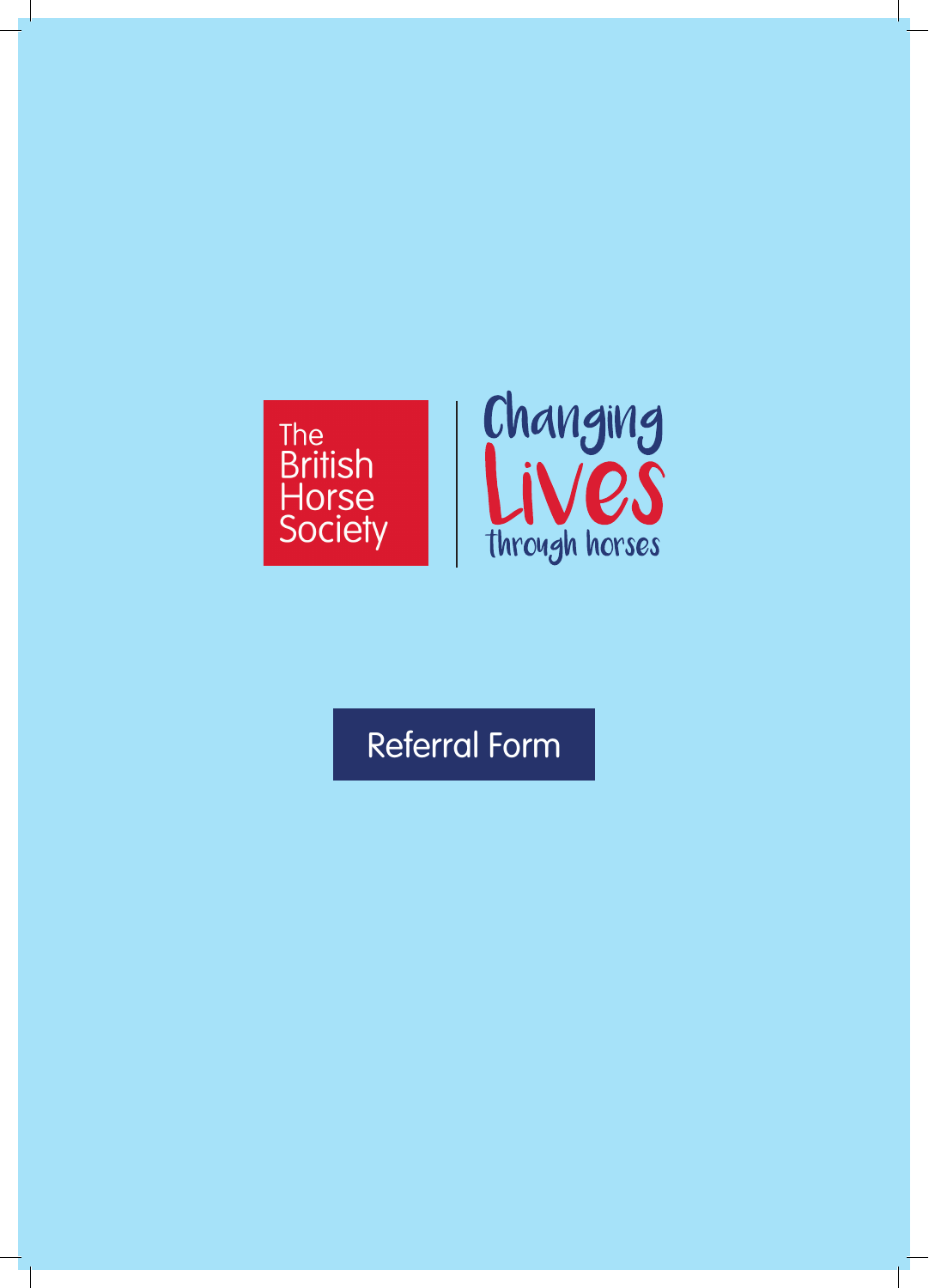

# **Changing Lives through Horses**

Referral Form

| Equestrian Centre:   |  |
|----------------------|--|
| <b>Contact Name:</b> |  |
| Contact Number:      |  |

Please provide all information requested

### **Young persons details:**

| Name      | Gender | D.O.B.             | Age |
|-----------|--------|--------------------|-----|
| Address   |        | Telephone (home)   |     |
|           |        |                    |     |
| Post Code |        | Telephone (mobile) |     |

## **Medical Information:**

Please state:

Any diagnosed medical conditions -

Any prescribed medication currently being taken -

Any Allergies -

Any phobias -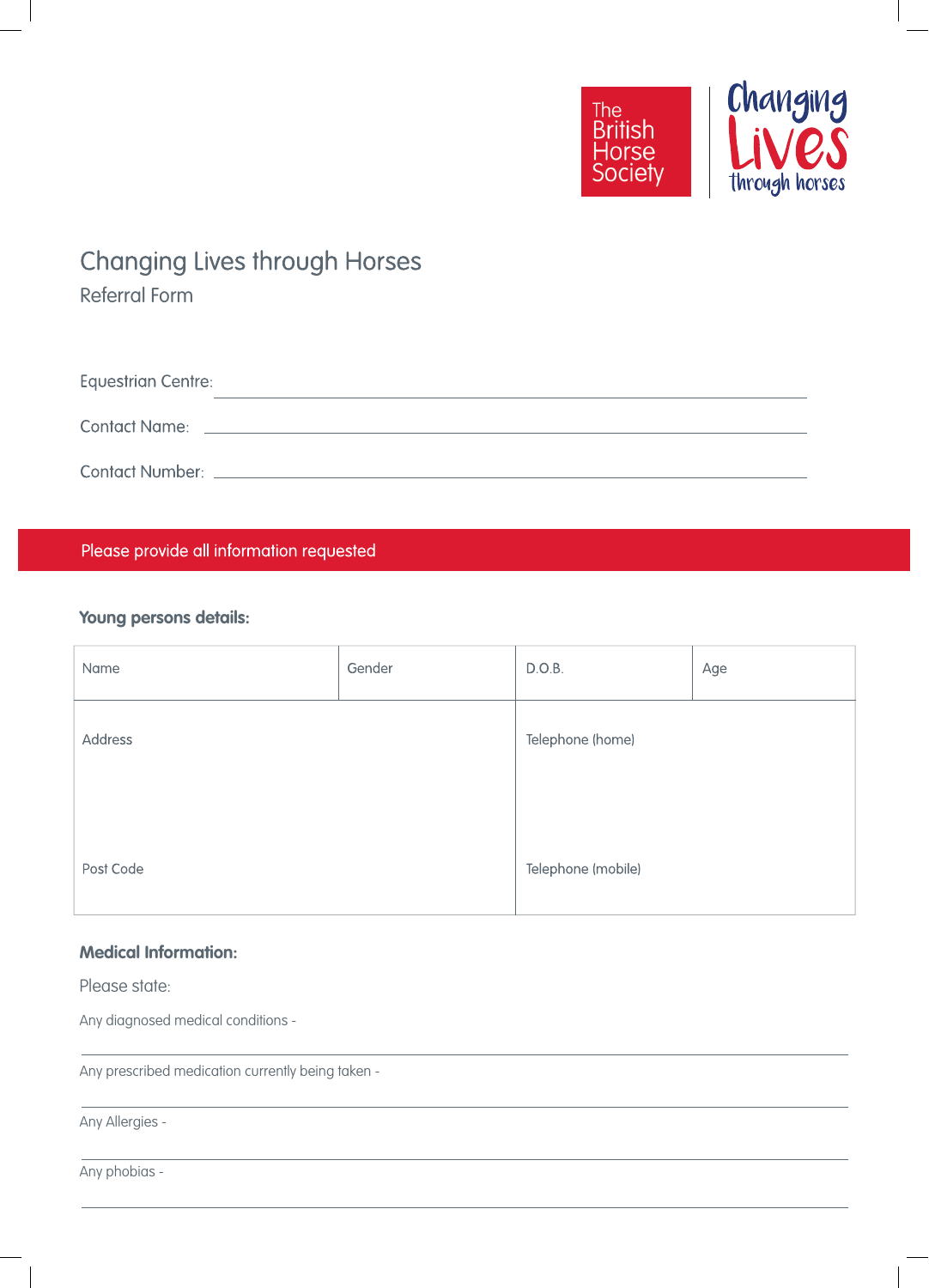

## **Significant contacts for emergencies:**

Name / Address / Contact details: Relationship to young person

This information will help enable the Equestrian Centre and the programme Changing Lives through Horses to provide you with relevant support

#### **Referral Details:**

| Agency/School:          | Referred by (name):                                             |
|-------------------------|-----------------------------------------------------------------|
|                         | Job Role:                                                       |
| <b>Contact Details:</b> | <b>Contact Details:</b><br>(Minimum of 2 contact names/numbers) |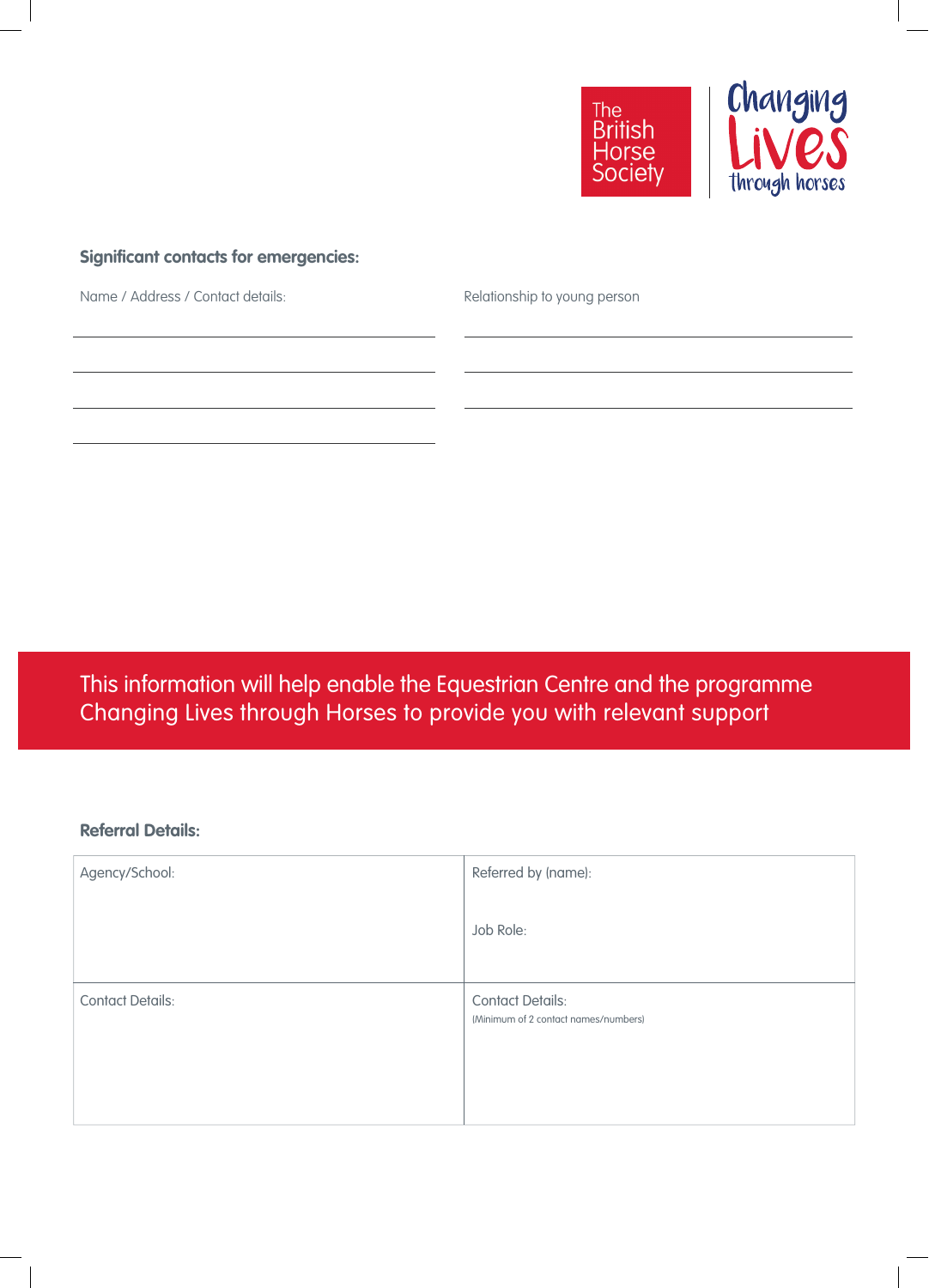

# **Other Agency Involvement:**

Are you connected to any other agencies / providers? The Message Monte Note 2014

## **Agency Details:** (if applicable)

| Agency                 | Contact Name & Telephone No. | Brief description of support offered |
|------------------------|------------------------------|--------------------------------------|
| <b>Social Services</b> |                              |                                      |
| Youth Services         |                              |                                      |
| Probation              |                              |                                      |
| Police                 |                              |                                      |
| Housing                |                              |                                      |
| Health                 |                              |                                      |
| Youth Offending Teams  |                              |                                      |
| Other (please specify) |                              |                                      |

#### **Education details:**

Present or Last School/College attended:

Contact details (if different from page 1):

#### **School attendance:**

| Regular attendance                     |  |
|----------------------------------------|--|
| Persistent non-attendance              |  |
| Permanently excluded                   |  |
| Attending alternative education scheme |  |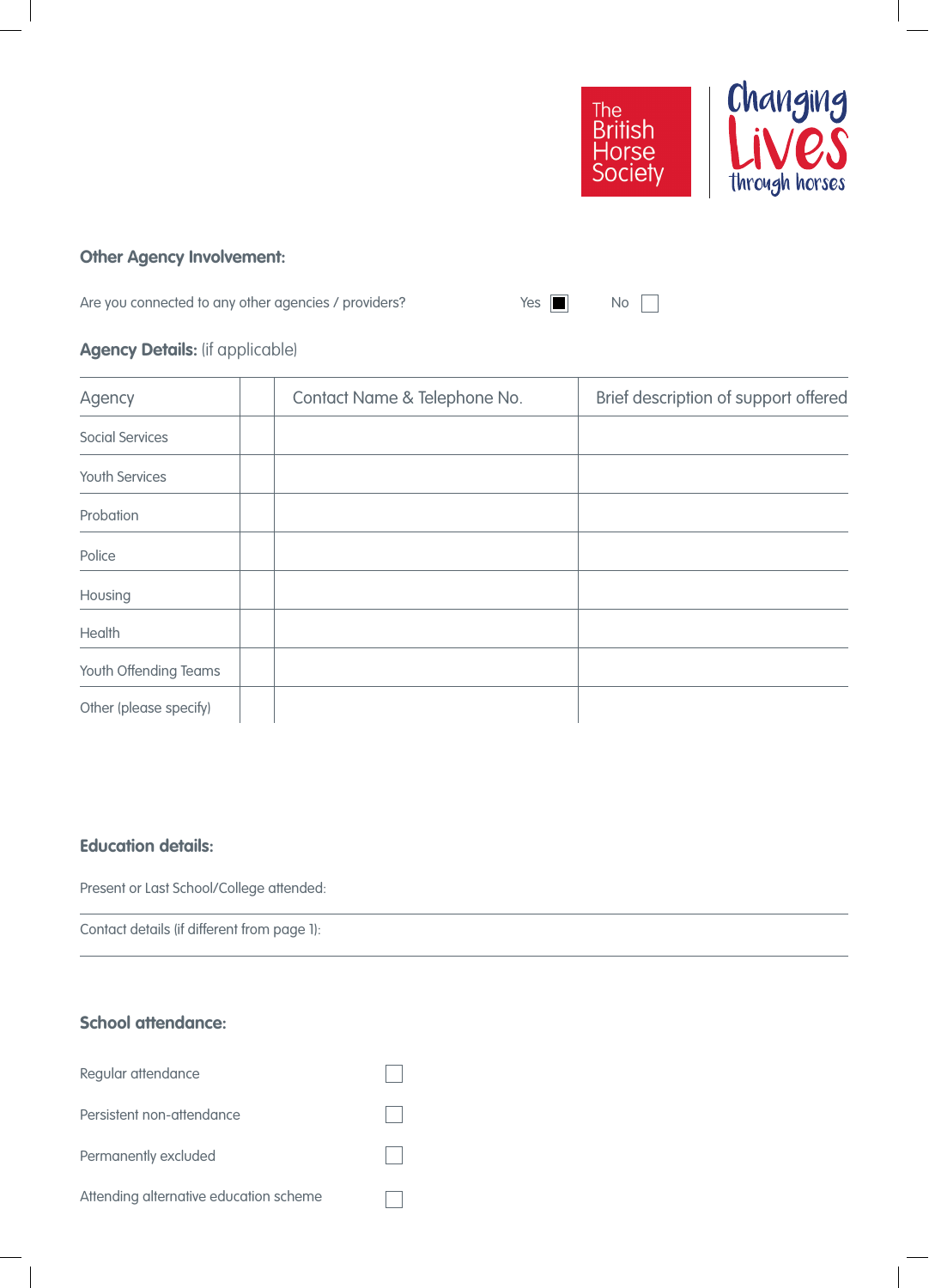

### **National Curriculum Levels:**

Please detail the latest Literacy and Numeracy academic scoring for the young person. Please use the information in Appendix A of the document for standardised scoring.

| Academic Area          | Scoring | Date of Assessment |
|------------------------|---------|--------------------|
| Literacy               |         |                    |
| Numeracy               |         |                    |
| ICT                    |         |                    |
| Other (Please Specify) |         |                    |

#### **Personal/social/emotional/well-being level and comments:**

 $(1 = \text{very poor}; 2 = \text{poor}; 3 = \text{average}; 4 = \text{good}; 5 = \text{excellent})$ 

| Key Skill            | Level | Comments |
|----------------------|-------|----------|
| Communication        |       |          |
| Confidence           |       |          |
| Relationships        |       |          |
| Team work            |       |          |
| Responsibility       |       |          |
| Personal Achievement |       |          |

#### **Riding Information:**

Horse riding is an unpredictable sport and therefore inherently involves an element of risk

| Young Person Height:                             |  |
|--------------------------------------------------|--|
| Young Person Weight:                             |  |
| Interested in horses:                            |  |
| Any previous riding or equestrian<br>experience? |  |

#### **Do we need to be aware of any of the following?**

| Language or communication difficulties                                      | Yes | (If yes please explain)<br>No <sub>1</sub>       |
|-----------------------------------------------------------------------------|-----|--------------------------------------------------|
| E.g. potential need for an interpreter or signer, English a second language |     |                                                  |
|                                                                             |     |                                                  |
|                                                                             |     |                                                  |
|                                                                             |     |                                                  |
|                                                                             |     |                                                  |
| Physical, sensory or learning disability                                    | Yes | $\overline{\mathsf{No}}$ (If yes please explain) |
| E.g. potential need for an interpreter or signer, SEND requirements         |     |                                                  |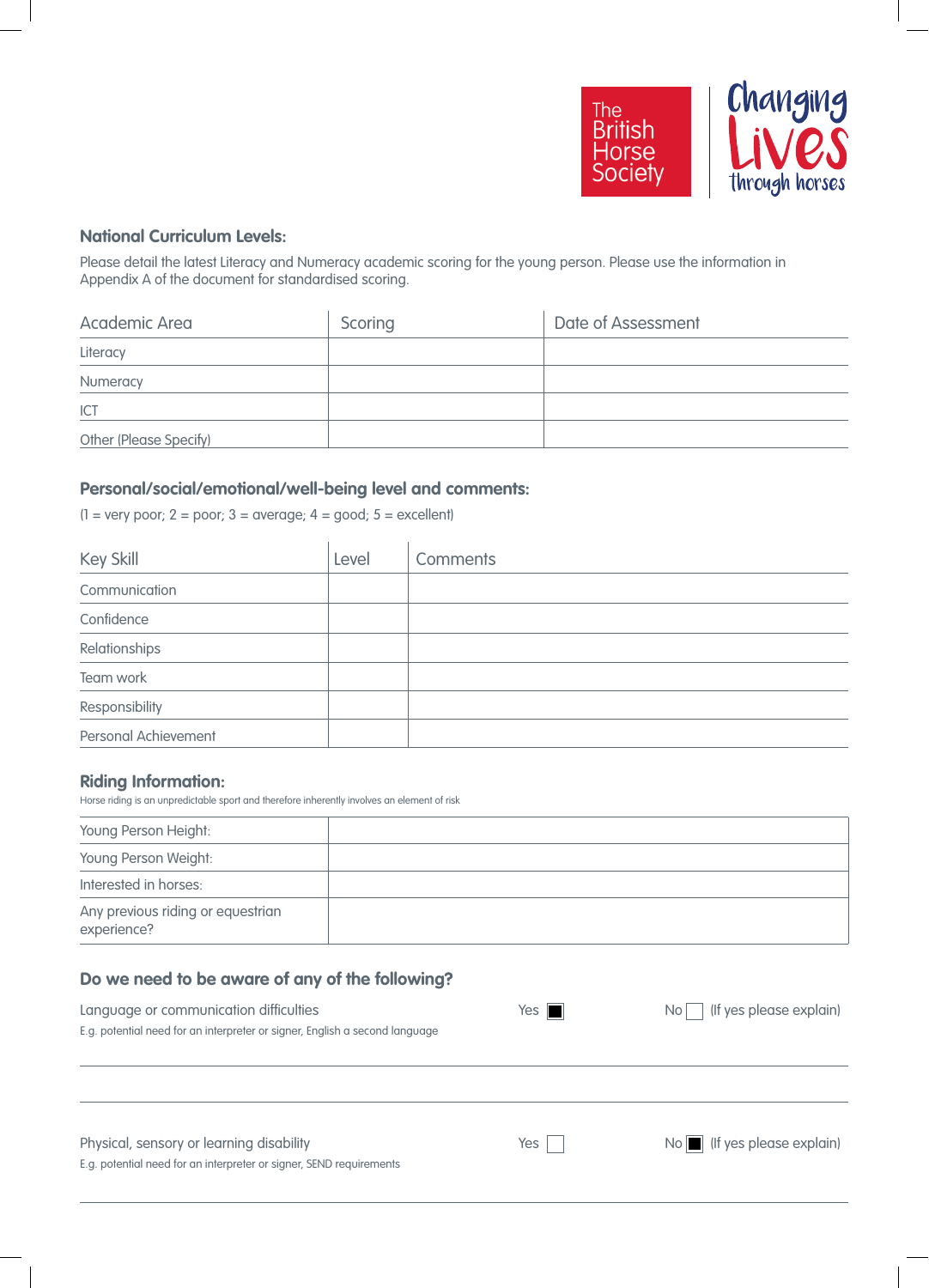|                                           |                      | Changing<br>The<br>British<br>Horse<br>Society<br>through horses |
|-------------------------------------------|----------------------|------------------------------------------------------------------|
| Support with literacy and numeracy        | Yes $\blacksquare$   | (If yes please explain)<br>No                                    |
| Concerns relating to ethnicity or culture | Yes $\vert$          | No   (If yes please explain)                                     |
| Concerns relating to gender or sexuality  | $Yes \n\blacksquare$ | (If yes please explain)<br>No                                    |
| Concerns about behaviour                  | $Yes \n$             | (If yes please explain)<br>No                                    |
| Concerns about drug/alcohol issues        | Yes                  | No   (If yes please explain)                                     |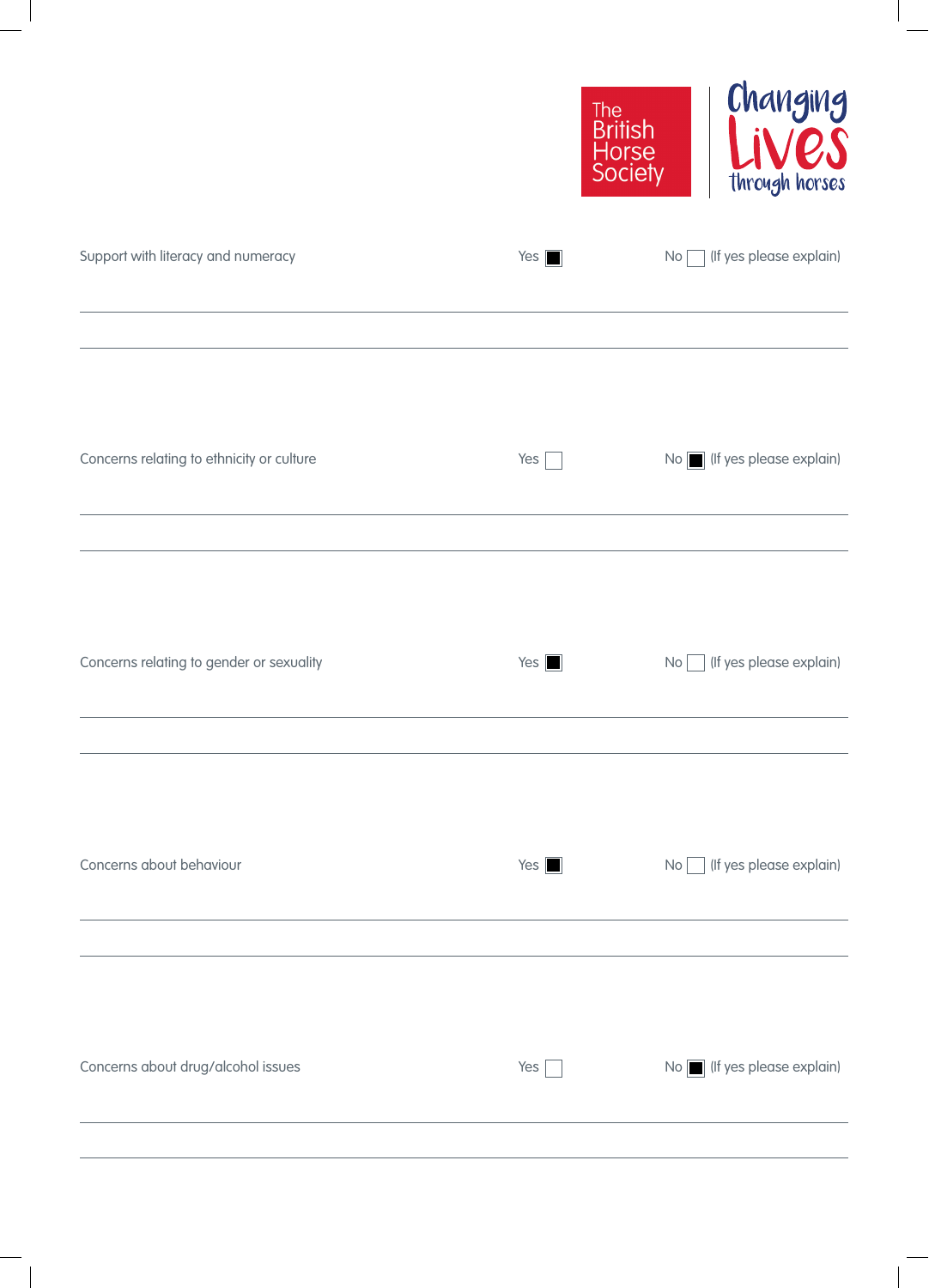

#### **Referral Request Details :**

| <b>Background information</b><br>Reason for referral:                    |
|--------------------------------------------------------------------------|
|                                                                          |
| Risk factors: (behaviour, health, disability, potential vulnerabilities) |
|                                                                          |
| Measures identified to mitigate risk:                                    |
|                                                                          |
| Additional information around social/emotional/behavioural needs:        |
|                                                                          |
|                                                                          |

Where did you here about Changing Lives Through Horses?

**I can confirm that, to the best of my knowledge, the information contained in this referral form is a true and an accurate profile of the referred young person.**

| $\sim$ |  |  |
|--------|--|--|
|        |  |  |

Print Name